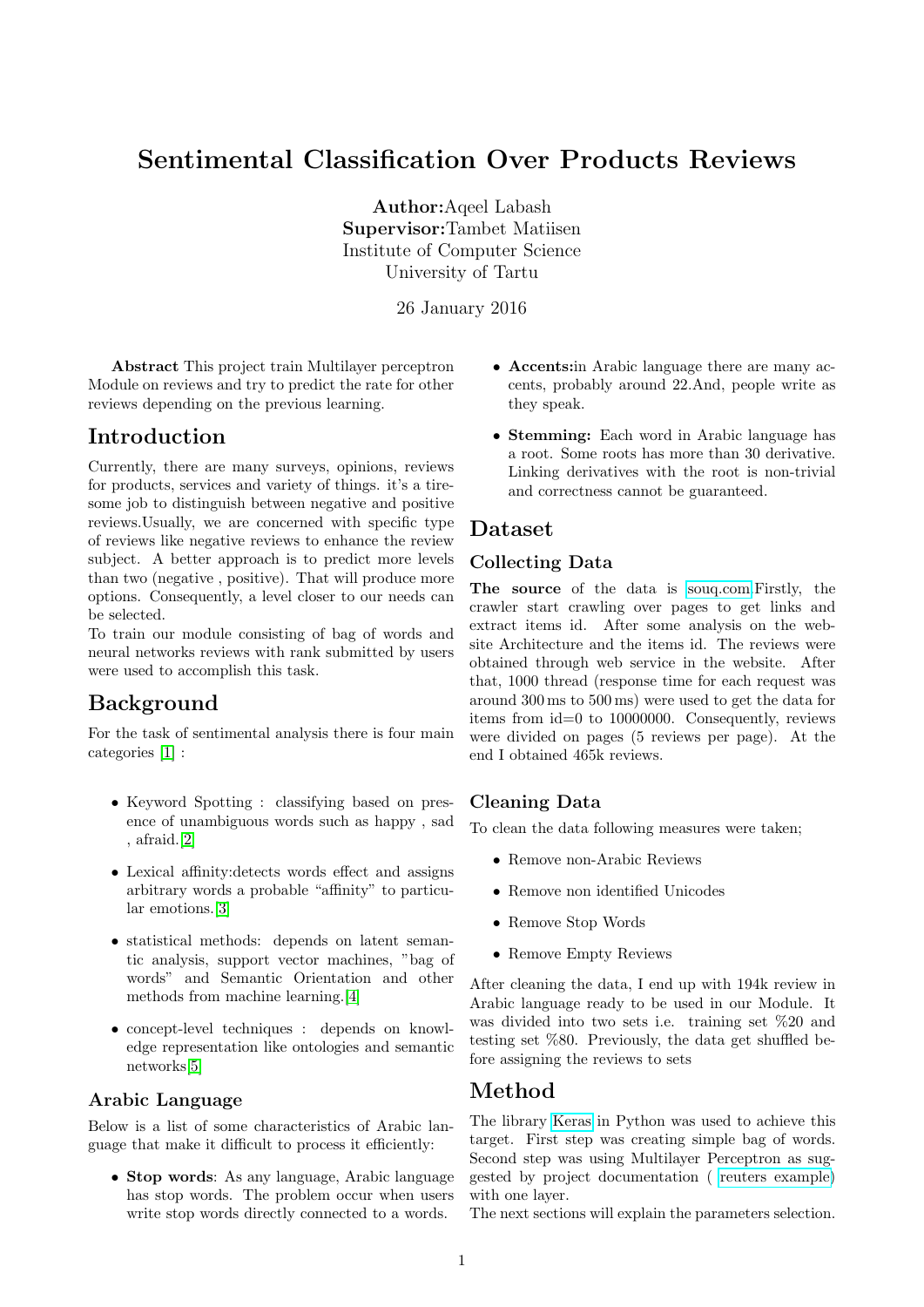### Bag of Words

For this task, I used [Keras](http://keras.io/) Library for pre-processing text.

Choosing Number of Words The Dictionary size was more than 50k words so because of insufficient memory I tried to get the highest number of words that would work with my memory which was 1900. Those 1900 words were selected depending on the most appeared words in the text(all reviews texts).And, now each review can be represented with a vector of 1900. Representation

for the bag of words there is many ways to represent the words of the reviews :

- count : repetition of word in review
- freq : count/length of review
- binary: 1 if word exist in review, 0 if otherwise.
- tfidf: TE(Term Frequency)  $TF: log(freq)$ IDF:  $log(\frac{\text{Number of Reviews}}{\text{Reviews has the word}})[6]$  $log(\frac{\text{Number of Reviews}}{\text{Reviews has the word}})[6]$

To decide which representation is better; here is a comparison between them. Comparing training accuracy with test accuracy for different representations.



Figure 1: Test and train accuracy for different types of representations

Figure 1 represent that count got the best test accuracy.

### Optimizer

For optimization function we have SGD, RMSprop, Adagrad, Adadelta, Adam, Adamax. So I tried all of them and compared the test and train accuracy as shown in the following figure



Figure 2: Test and train accuracy for optimizations

We can see that the test accuracy for Adam and Adadelta are so close. But since I've been focusing on test accuracy I'll continue that way by choosing Adadelta for optimization.

#### Activation

For activation, these functions was tested : Softmax, Softplus, Relu, Tanh, Sigmoid, Hard sigmoid, Linear.Acurracy comparsion among them in Figure 3



Figure 3: Test and train accuracy for hidden layer activation method

Figure 3 shows that relu got the highest test accuracy.

#### Dropout

For dropout I tried values from 0.1-0.6



Figure 4: Test and train accuracy for different dropout values

The highest test accuracy was on 0.5 with very slight difference from 0.1.So I went with 0.5.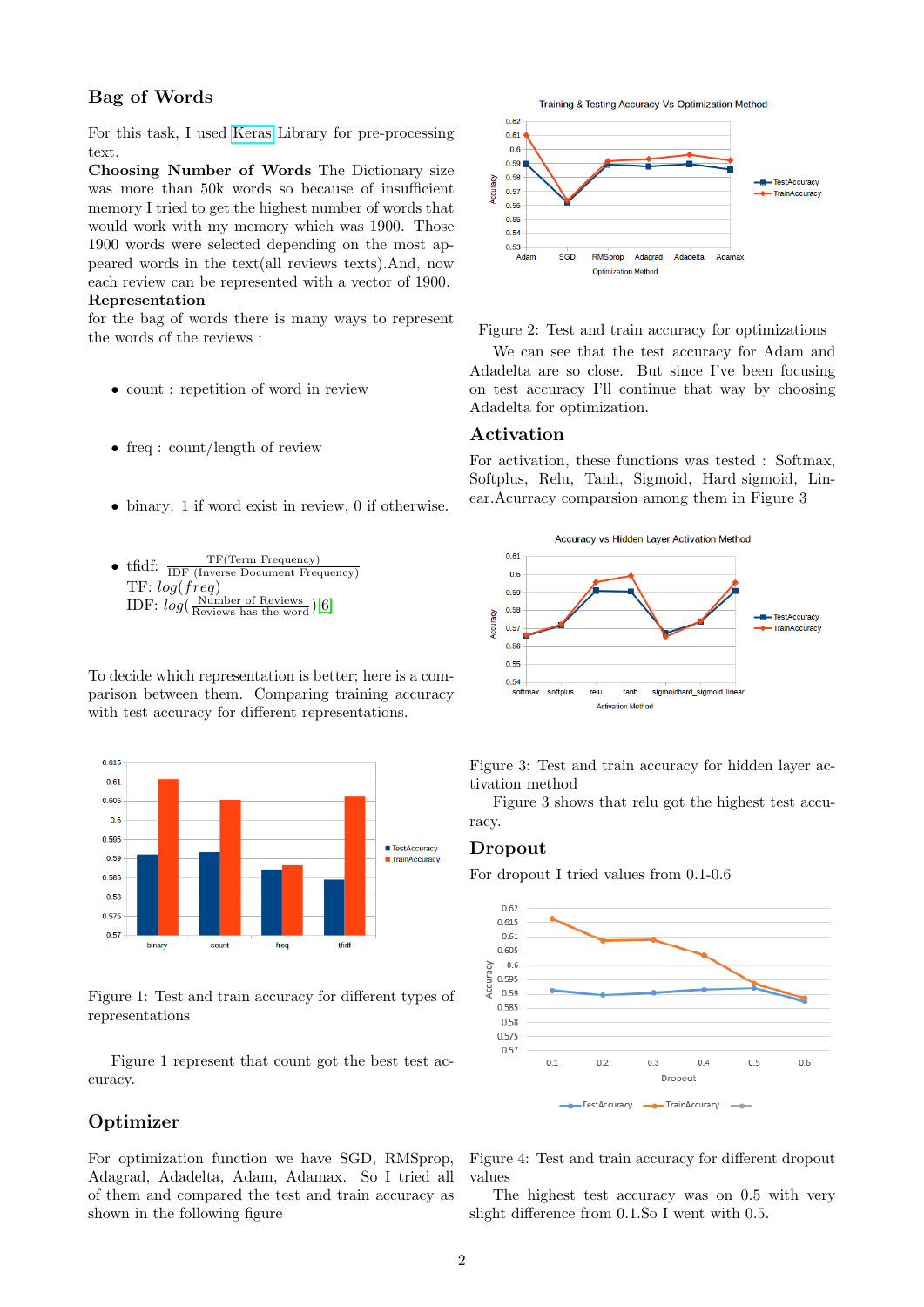#### Layer Size

For layer size the values : 1,2,4,8,16,32,64,128,256,512 been tested on our module and the result as in Figure 5.



Figure 5: Test and train accuracy for different layer size

Maybe it's hard to see that 128 gave slightly better results so it seemed the layer size to choose.

### Batch Size

For batch size the values :  $1,2,4,8,16,32,64,128$  were tested and the results in figure 6



Figure 6: Test and train accuracy for different batch sizes

We can notice from figure 6 that we have a slight curve when the batch size is 32. Which to be the best choice for this step.

### EPOCH

To choose Epoch and avoid over fitting the values: 1,5,10,20,35 been checked.There was no need to continue testing values after 35 because even the training Accuracy kept raising the test accuracy kept decreasing as in figure 7



Figure 7: Test and train accuracy for different number of EPOCH

Figure 7 reveals that EPOCH 5 givs us the best accuracy without over fitting.

#### Results

By the end of project the final parameters and functions used :

- Top 1900 words as dictionary.
- Batch size : 32.
- $\bullet$  EPOCH : 5.
- Word representation in bag of words : count.
- Optimization function : Adadelta.
- Nodes in hidden layer :128.
- Dropout :0.5
- Activation function for hidden layer : relu.
- Activation function for output: softmax.
- Loss function : categorical crossentropy.

The outcome of using those parameters and functions lead to test accuracy %59 and %61 as train accuracy.

### Discussion

In general the model performed well and got some how acceptable results considering the amount of data used. Choosing the training set has an effect around (0.02 - 0.1) on the test accuracy.Right now training set is selected randomly.So choosing training set with some certain rules will increase the overall accuracy.

### Future work

Actually, there are many things we can do and compare the results with what we have.

- Remove diacritics can minimize the dictionary size and give a better estimating for the words we should use.
- Stem the words, in Arabic language each word has a root and some root words has more than 30-40 leaf.

3